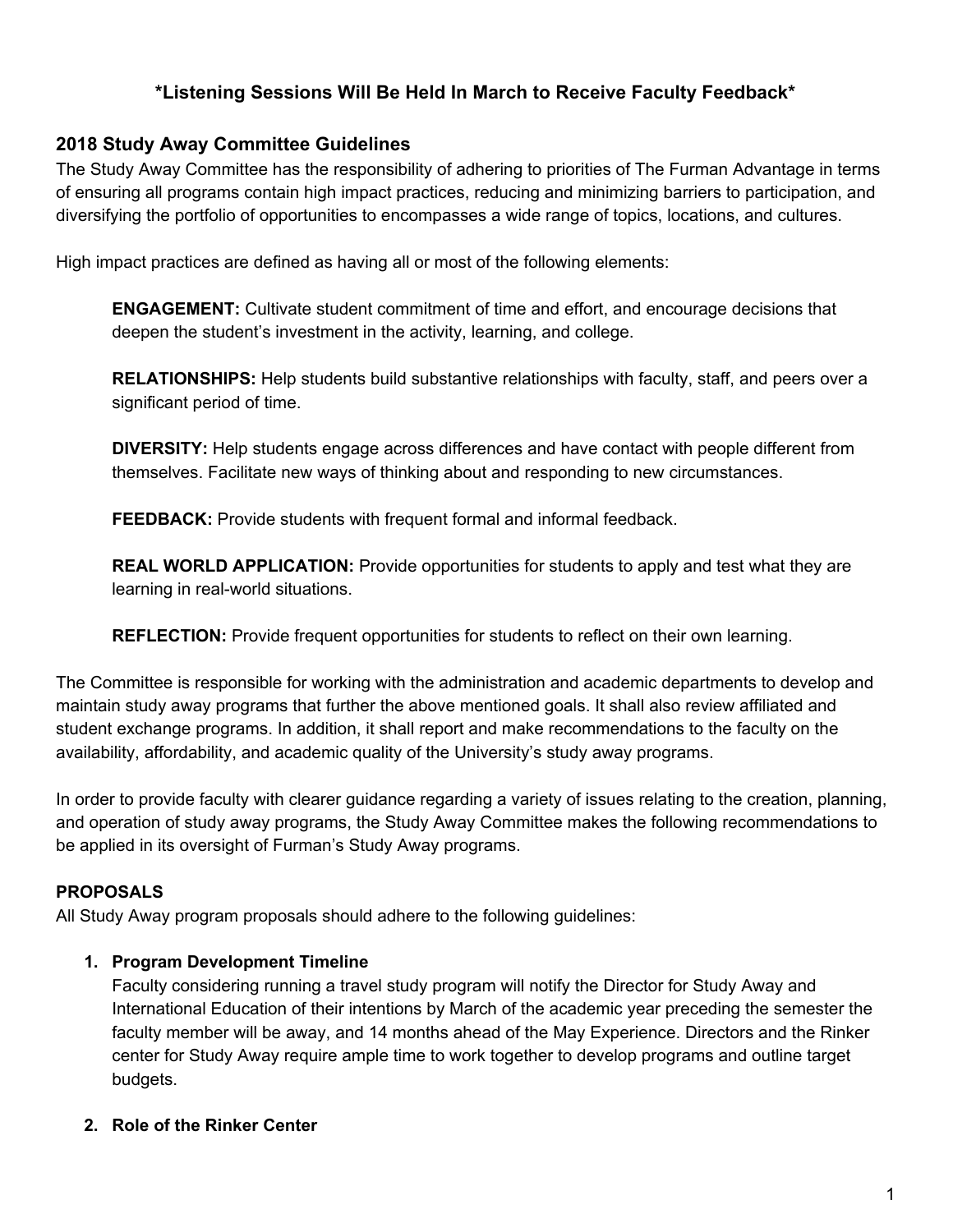The Rinker Center will take on a liaison role between faculty members and travel providers to handle the negotiations and program details on the front end or to develop programs in new sites or focusing on new topics. Ideally, faculty directors will initiate conversations in April one year in advance so that actual budgets can be in place by the time study away programs are advertised in the fall.

## **3. Faculty Program Directors**

- Furman faculty-led programs must plan to have at least one faculty member on-site with the students at all times.
- MayX international programs require two faculty members; students will not pay for the costs of a third faculty member.
- Full-time, salaried staff members may participate on MayX programs with the permission of their department supervisor and the Rinker Center for Study Away and International Education

## **4. Risk Management Faculty Workshop**

All faculty members must participate in a risk management workshop in the academic year of their program to hear updates and be refreshed on emergency protocols and to share experiences collectively with their colleagues and administrators who will provide support during the program.

## **5. Travel or Education Abroad Providers**

Faculty are required to obtain quotes from more than one travel provider in order to weigh the benefits of each and choose the one that best suits the needs of the course. Rinker Center staff will help in this process. It is expected that faculty, or Rinker Center staff, will negotiate on cost, inclusions/exclusions, and other details to keep the cost of the program as affordable as possible. The main purpose of study away is the course, and activities must have a direct relationship to the course content. Programs are expected to build in some free time for students to do homework, rest, and see sites that are not on the itinerary.

## **6. Diversity of Location and Topic**

Faculty should think about diversity of location and topic by considering less traditional sites and academic focus. The Rinker Center can provide recommendations for reputable on-site academic organizations that will design high impact programs for universities in virtually any country in the world.

### **7. Academic Content (**High Impact Activities, Reflection, etc)

Major student learning objectives for this program must be identified and should demonstrate ample opportunity for immersion in the host community, authentic local experiences, student self-discovery, student-faculty interaction, active and collaborative learning, and reflection via various assignments undertaken as part of the program. Combinations of these characteristics consistently correlate with high-impact learning experiences for students. Yet these characteristics can be applied to a variety of contexts and activities—and in discipline-specific, discipline-appropriate ways. Proposed activities do not need to meet all features; instead, proposed activities likely may focus on the characteristics most appropriate for your program, location, students, courses, and so on.

Faculty will provide a rationale for the proposed program that explains how it contributes to the department or general university curriculum. The site(s) must relate to the academic content and education goals of the program and the associated course(s). Faculty must carefully consider how their study away program conforms to the characteristics of high impact practices.

### **8. Travel within MayX Stipulated Dates**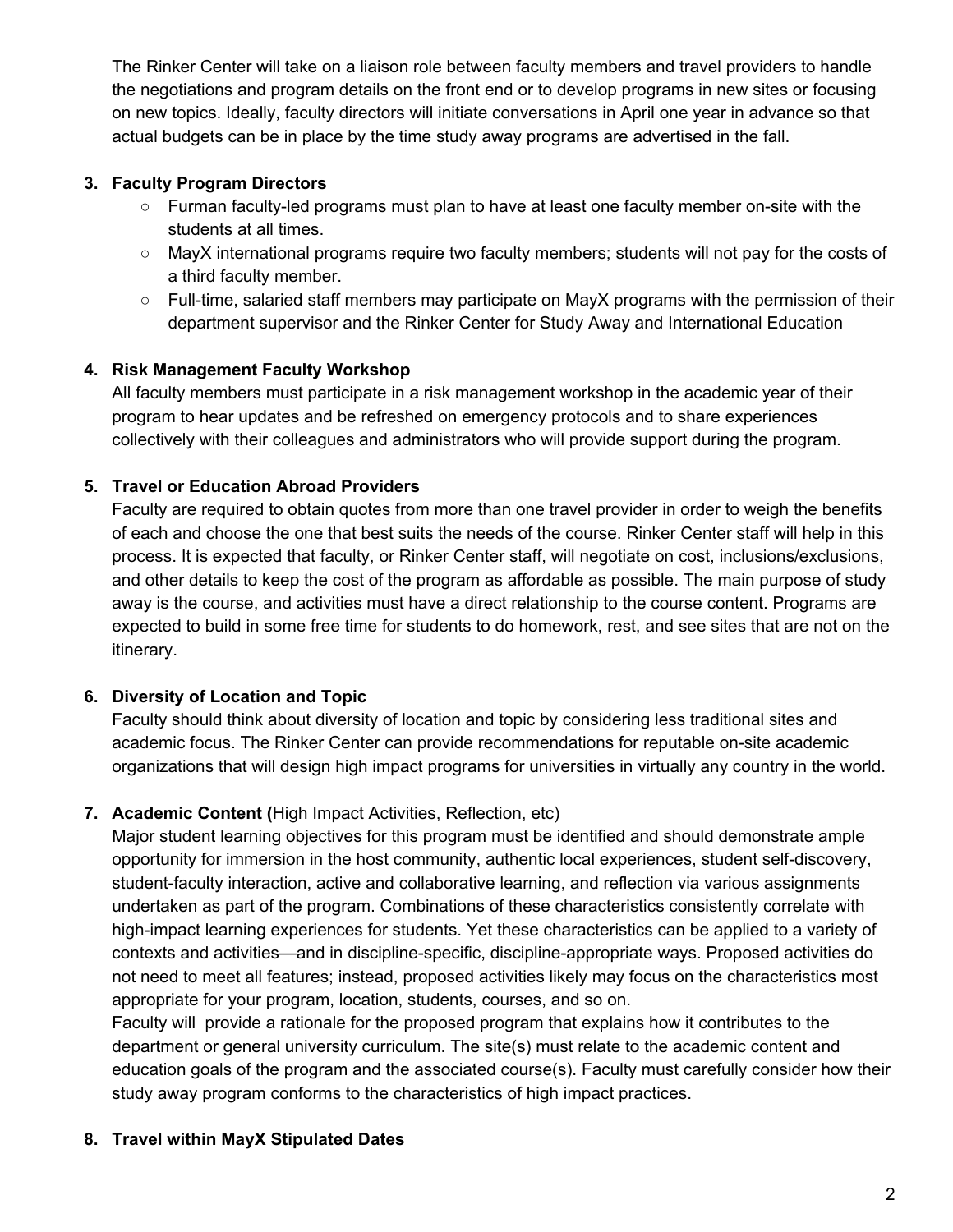MayX Study Away programs must be conducted within the stipulated MayX calendar dates. In rare cases, faculty directors may obtain permission from the Rinker Center for programs to be allowed to travel one day before or after the stipulated MayX dates. No coursework should however commence before or extend beyond the stipulated dates.

## **BUDGETING FOR STUDY AWAY**

## **9. Cost of Programs**

- $\circ$  MayX: Program costs for MayX should be kept as low as possible, to ensure greater accessibility and participation. The Study Away Committee strongly recommends MayX programs limit their expenses to \$6000 per student (about a fourth of the cost of a semester program). We strongly recommend that program directors work with the Study Away Office towards this figure. The committee reserves the right not to approve programs that unnecessarily exceed \$6000 and to make recommendations for trimming excessive excursions, activities, and travel.
- Semester: Semester programs typically range from \$16,000 \$21,000, and should ideally not exceed \$21,000 per student. The committee reserves the right not to approve programs that unnecessarily exceed \$21,000 and to make recommendations for trimming excessive excursions, activities, and travel.

## **10. Formal Budget Submission**

Budgets must be as accurate as possible and must take into consideration the minimum number of participants that must be recruited in order for the program to stay within the target budget. Budget worksheets are due at the time of application, but will not be approved until further negotiation with the Rinker Center for Study Away and International Education.

● Costs of Travel to Departure Points

Round trip airfare from a designated departure airport will be included in the cost of the program. Students are responsible for expenses associated with getting themselves to the designated departure airport.

● Meals

Students must be informed of the cost of required out-of-pocket expenses such as meals. For semester programs that do not provide food via a host family or a group meal, students will receive a credit on their bill which will be charged to the program budget.

● Visas

Programs that require a visa should calculate the amount of the visa into the budget and pay for their students to get the visa or reimburse them. When Americans do not need visa for travel, but non-residents or international students do, the program budget will pay for those visas.

● Communication Protocol

As an essential part of risk management, program directors should have a plan for communication with all participants to ensure communication during an emergency situation. Internet calling, calling cards and cell phones can be affordable or expensive depending on program destination. Faculty are responsible for researching their communication method and budgeting for it accordingly.

**● Alcohol Policy**

Alcohol for students is not an allowable expense. Depending on the laws in the host country, students may purchase alcohol on their own with a meal. Wine/beer tastings, when part of an activity related to the topic of the course/program, may be permitted on a limited basis. Prior approval must be sought from the Rinker Center to use program funds to pay for alcohol.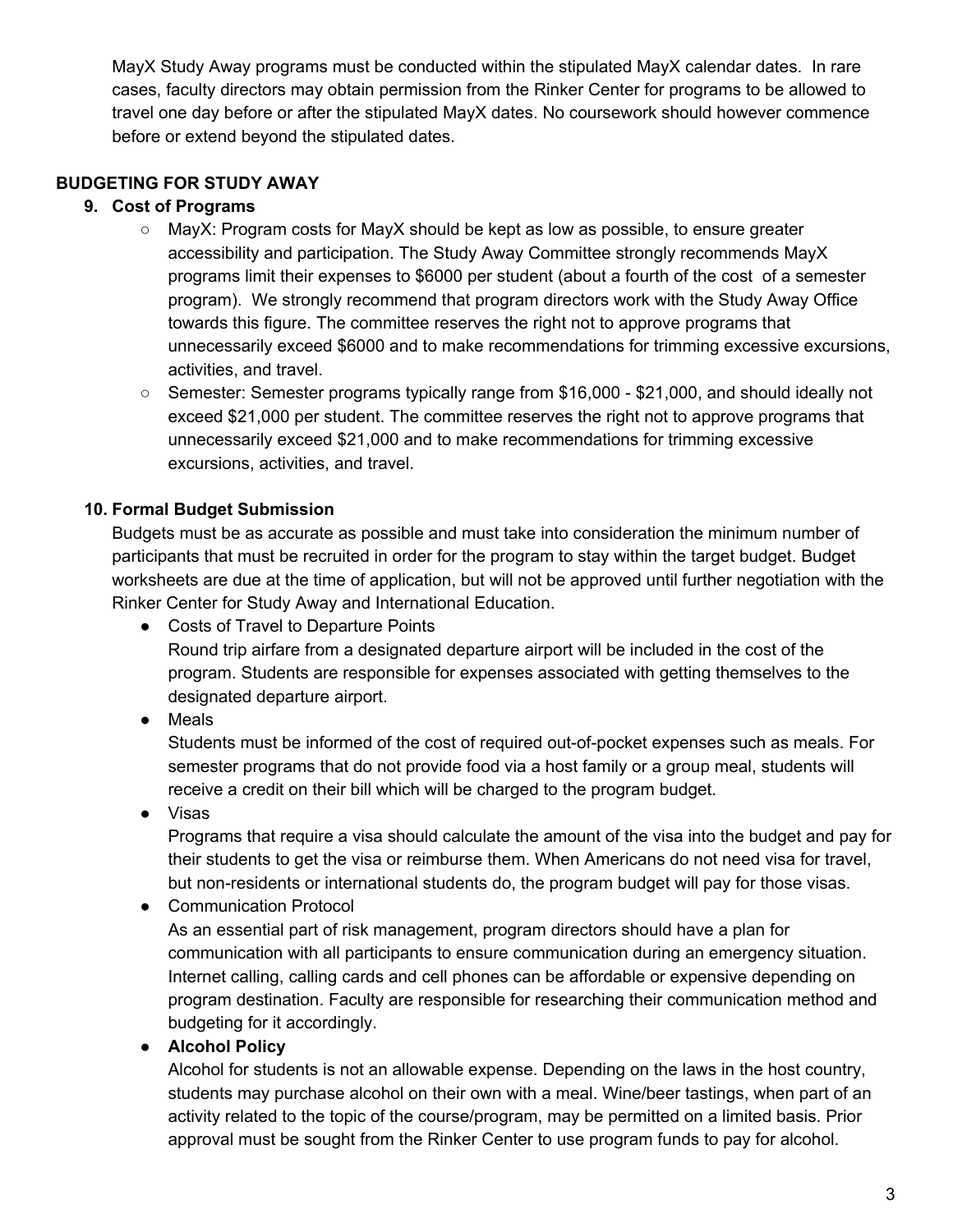#### **11. Adhere to Travel and Purchasing Guidelines**

○ All faculty directors must adhere to Travel and Purchasing Guidelines throughout the program

#### **12. Travel Benefits on MayX**

Faculty may not accept kickbacks or benefits for personal consumption. Financial reductions, for example, for a higher number of student participants, should be passed along to students in the form of scholarships or price reductions.

#### **13. Reconciling Expenses**

Faculty directors are required to reconcile all of their expenses within one month of the date they return to campus or the program ends, whichever is sooner. Faculty are required to comply with all monthly travel credit card requirements.

#### **STUDENT RECRUITMENT**

#### **14. Number of Student Participants**

The Study Away Committee recommends a course cap of 13 students per faculty member for MayX travel study programs. A total of 26 students is recommended as the maximum number for a two faculty members leading a study away program. This is the same average Furman maintains for on-campus courses, with a little rounding.

• All 2 faculty led programs must have a minimum of 8 students (or more students depending on how the number of participants impacts the budget).

#### **15. Student Application Process**

Furman is committed to providing individuals with access to all University programs, activities, and facilities. Students and employees with a diagnosed disability may be entitled to reasonable academic, housing and/or workplace accommodations under the Americans With Disabilities Act (ADA) and Section 504 of the Rehabilitation Act. A reasonable accommodation is a modification or change in the academic atmosphere, the work environment, or the way things are usually done that provides equal access to an educational program, allows someone to perform job functions, or otherwise provides equal access to benefits available to other individuals in the educational environment or workplace. Faculty may not discriminate against a student with perceived, visible or known disabilities during the study away application process. Faculty will be required to provide information about the study away destination and its demands for all students, and students can work with their health professionals to make appropriate decisions about participation and accommodations.

#### **16. Diversity of Participants**

Program directors should make an effort to recruit a diverse group of students and should consider a variety of factors outside of the student GPA, declared major, and age in order to assemble a group of participants who can lend their collective perspectives and experiences to the program.

#### **17. Students on academic probation participating in Study Away**

Program directors, in consultation with the Office of Academic Affairs and the Rinker Center, will determine whether students on academic probation can participate in their respective study away programs.